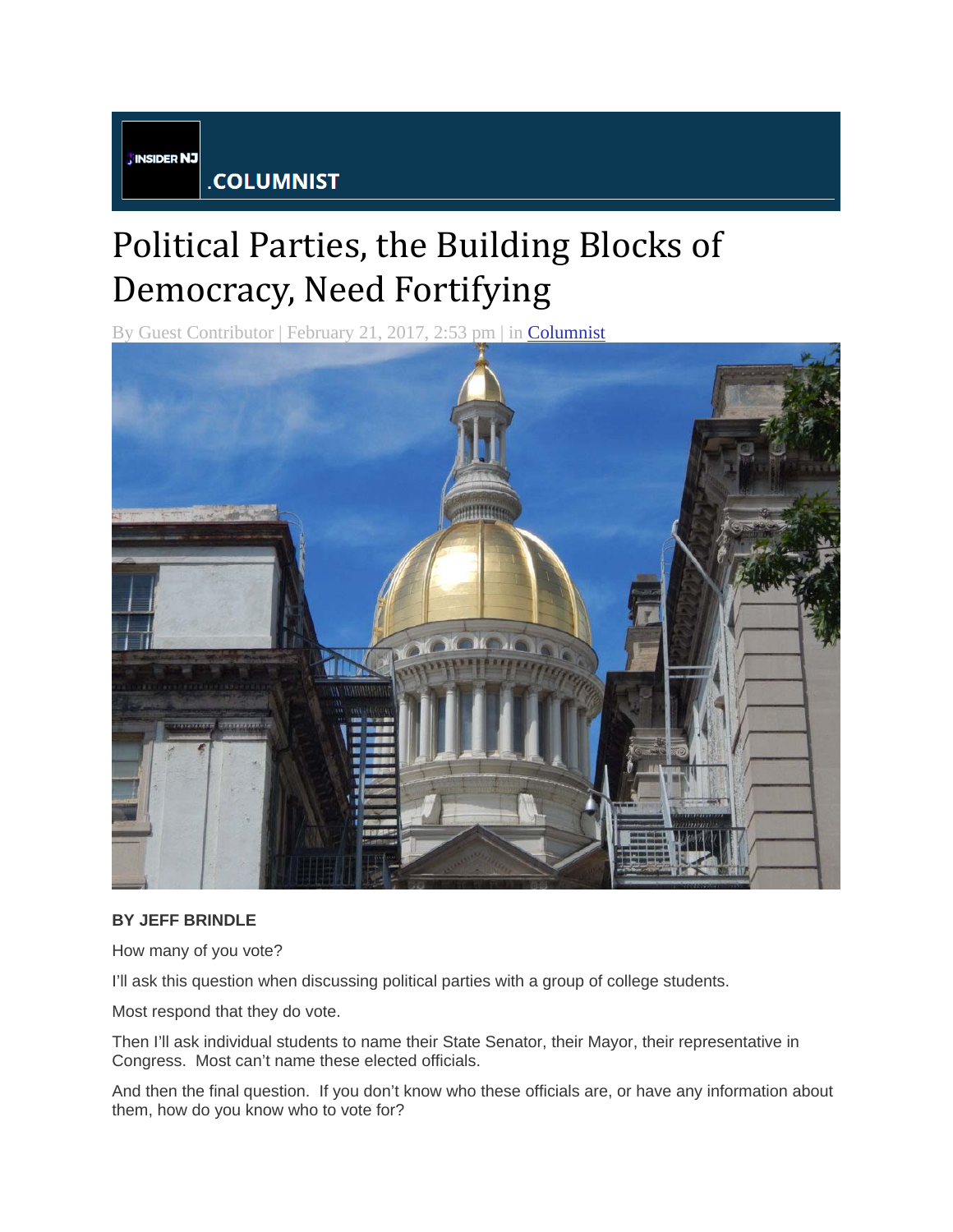After a pause, a few quizzical looks, the point is made that people vote based on the political party they identify with or lean toward.

This is but one of the important roles played by political parties. They provide a cue to voting, a guide for voters when otherwise they would have little or no information about the people on the ballot.

This column has been pressing for a resurgent party system in New Jersey, one that will offset the growing influence of outside, independent groups over the electoral process.

Two obstacles, however, stand in the way of a revitalized political party system.

The first is historic. Suspicion of political parties has been with us from the beginning of the republic.

President George Washington warned against the danger of parties in his farewell address to the nation. Disunity within his government caused by philosophical differences between Alexander Hamilton and Thomas Jefferson gave him great concern.

These differences would result in the first parties, which were caucus parties, or competing groups within Congress. These first parties were the Federalist party and the Jeffersonian/Democrat/Republican party.

Unfortunately, this mistrust has lingered until today.

The second obstacle is that independent, outside groups have become so influential over recent campaigns, at any one time benefiting one set of candidates over the other, that there is a creeping reluctance to address the issue.

These groups are independent and often operate anonymously. Candidates can distance themselves from outside groups yet still reap the benefits of millions of dollars spent on their behalf or against their opponent.

So why rock the vote? Here is why.

Distinct from single interest groups, political parties, which represent a broad coalition of interests and people, have three main purposes, all of which are central to our electoral system and government.

They contest elections, organize government, and, as noted above, label candidates and provide a cue to voting.

Political parties recruit and select candidates, either through primaries or caucus, provide polling, research and consulting services, and get voters to the polls.

Political parties engage professional party operatives and activists, part-time election specific participants and volunteers, and voters. They educate and inform, and impact public policy.

This role of contesting elections leads to a second function, that of organizing government. Unlike special interests, political parties organize the executive branch of government. High level decision making positions in the executive branch are filled on the basis of political party.

A new governor will fill his or her administration with members of his or her political party and with people who share the same governmental philosophy.

Similarly, the Legislature is organized on the basis of party. The president of the Senate and the Speaker of the Assembly are chosen based on which party holds a majority in their respective houses.